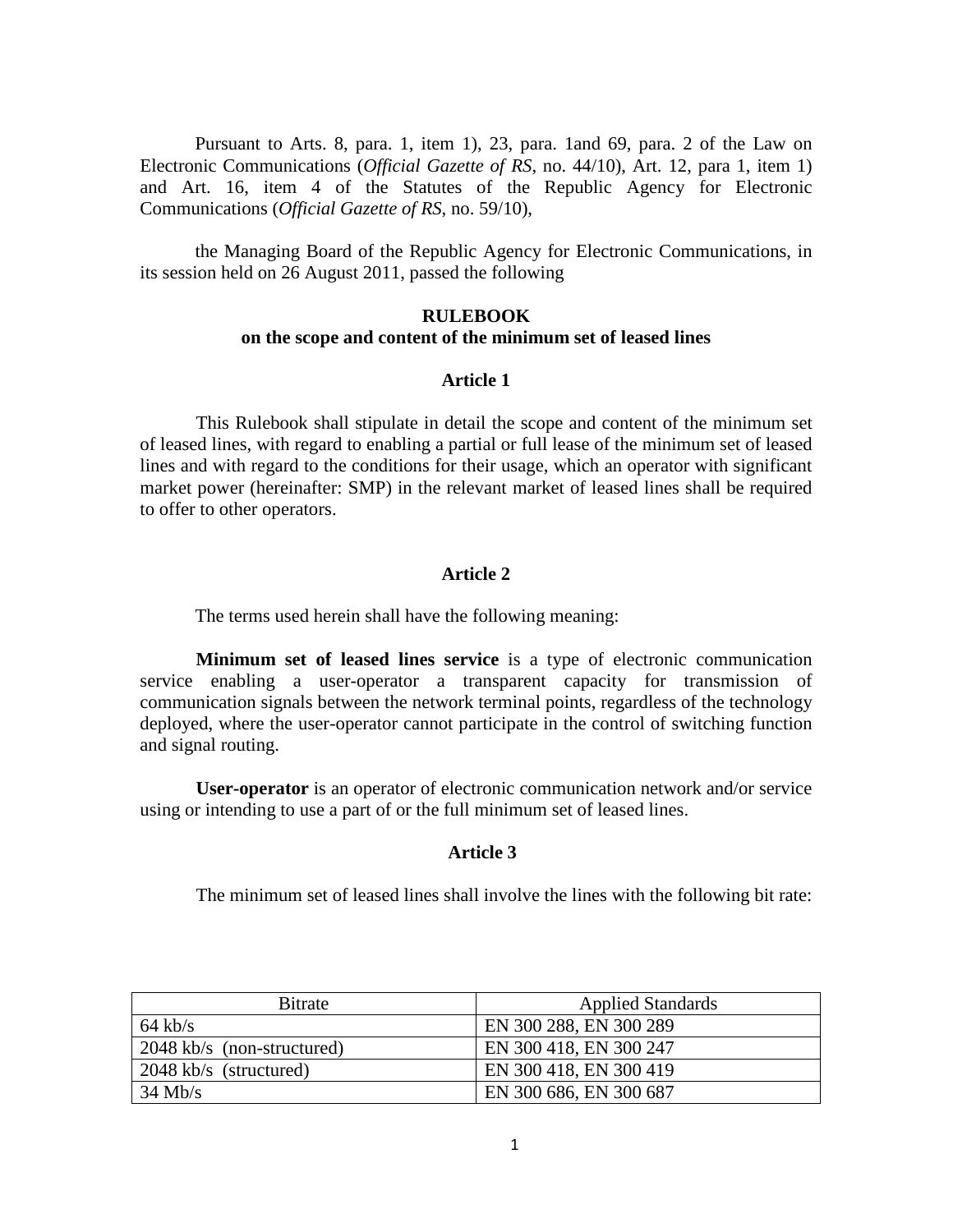#### **Article 4**

An SMP operator shall provide the minimum set of leased lines service in the territory where they were designated as having SMP, in a non-discriminatory manner at cost-oriented prices.

An SMP operator shall be required to provide the minimum set of leased lines service at equal terms and conditions and with the same quality as those of the services used for their own needs and/or the needs of the related entities and partners, and they shall not limit the user-operator in terms of the type of service to be provided by the latter.

### **Article 5**

An SMP operator shall be required to set out the terms and conditions for the provision of the minimum set of leased lines in the form of standard offer.

The standard offer referred to in para. 1 herein shall be compliant with the Law on Electronic Communications (*Official Gazette of RS*, no. 44/10, hereinafter: Law) and the general bylaw of the Republic Agency for Electronic Communications (hereinafter: Agency) regulating the minimum content, level of detail and the manner of publication of the standard offer for leased lines service.

### **Article 6**

An SMP operator and a user-operator shall close a contract on the minimum set of leased lines, pursuant to the standard offer.

The timeframe for closing the contract shall be set out in the standard offer.

An SMP operator shall be required to fulfil a closed contract, according to the leased line bit rate, pursuant to the delivery time set out in the Commission Recommendation of 21 January 2005 on the provision of leased lines in the European Union. Part 1 - Major supply conditions for wholesale leased lines, C(2005) 103/1, given in the following table:

| <b>Bitrate</b>           | <b>Delivery time</b> |
|--------------------------|----------------------|
| $64$ kb/s                | 18 days              |
| 2048 kb/s (unstructured) | 30 days              |
| 2048 kb/s (structured)   | 33 days              |
| $34$ Mb/s                | 52 days              |

#### **Article 7**

In case an SMP operator does not have the technical possibilities (requirements) necessary to provide the service of the minimum set of leased lines to a user-operator,